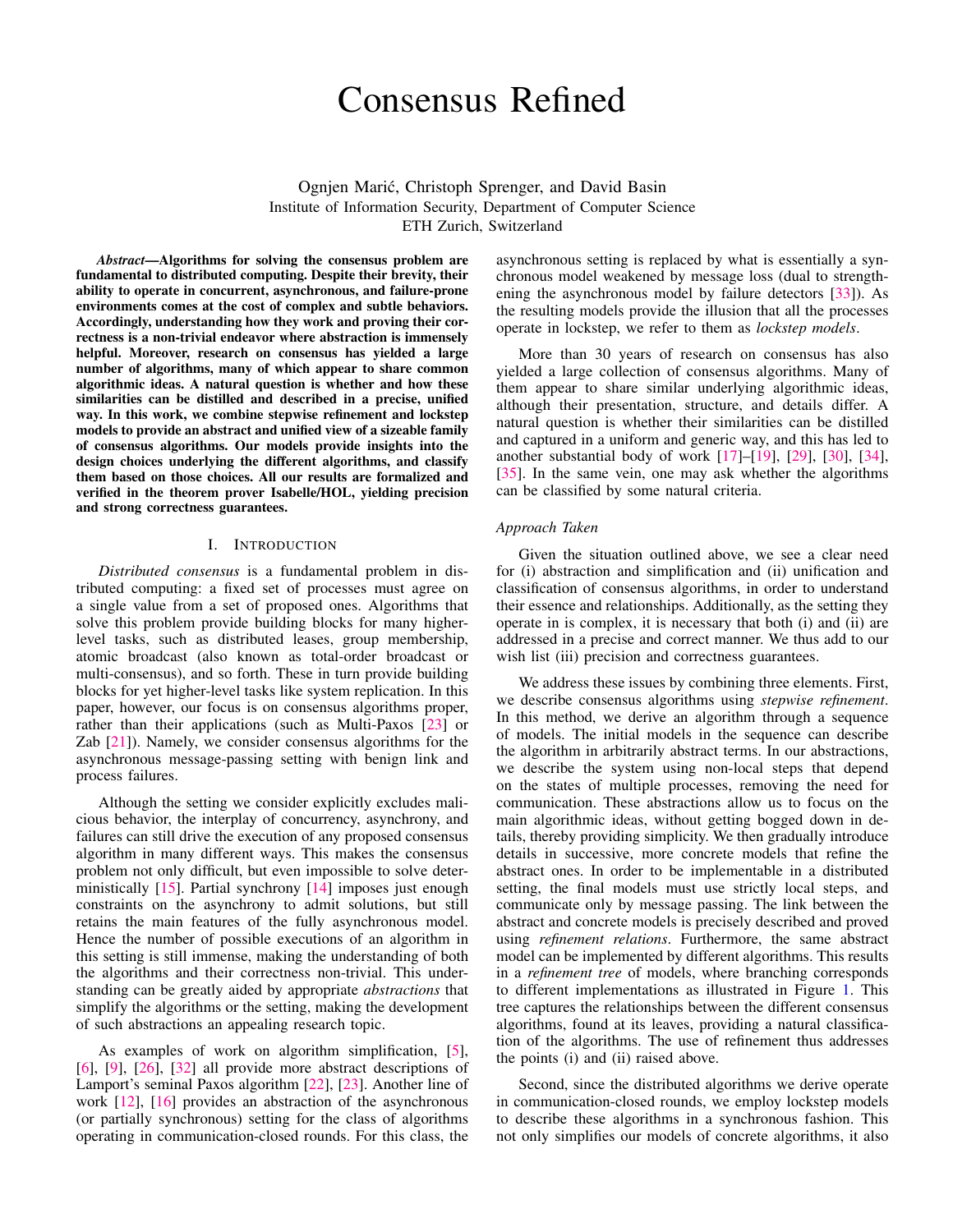

<span id="page-1-0"></span>Figure 1. The consensus family tree. Boxes contain models of concrete algorithms.

further increases the abstraction level in our initial models. It allows our non-local steps to not only depend on, but also change the state of multiple processes. Hence, this choice further helps with point (i). Yet our results translate to the asynchronous setting of the real world, thanks to the preservation result established in [\[11\]](#page-11-19).

Finally, we have formalized [\[28\]](#page-11-20) all the models we present in the theorem prover Isabelle/HOL [\[31\]](#page-11-21), using the Isabelle formalization of the Heard-Of model by Debrat and Merz [\[13\]](#page-11-22). We used Isabelle to prove the desired properties of our models and establish refinement relations between them without assuming any fixed bounds on either the number of processes or rounds. This provides us with strong guarantees about the precision and correctness of our results, addressing point (iii).

# *Related Work*

The technique of stepwise refinement is well-known in the distributed systems community, and has already been successfully applied to consensus algorithms [\[8\]](#page-11-23), [\[25\]](#page-11-24), [\[26\]](#page-11-7). Lampson's refinement-based descriptions [\[26\]](#page-11-7) of the Paxos algorithm were even used as blueprints for the consensus portion of Zab [\[21\]](#page-11-1). Somewhat surprisingly, the application of refinement has been limited to variants of single algorithms, and there appears to be no work that derives entire families of different algorithms, as we do here.<sup>[1](#page-1-1)</sup> Moreover, there is also no prior work that combines refinement with lockstep models.

The existing work on unifying consensus algorithms [\[17\]](#page-11-13)– [\[19\]](#page-11-14), [\[29\]](#page-11-15), [\[30\]](#page-11-16), [\[34\]](#page-11-17), [\[35\]](#page-11-18) provides generic algorithms that can be instantiated with different parameters and primitives. However, with the exception of [\[18\]](#page-11-25), these generic algorithms do not abstract communication away, and thus are significantly more detailed and complicated than our abstract models. Furthermore, their scope is limited. They each cover at most one of our three classes of algorithms (i.e., the leaf nodes in Figure [1\)](#page-1-0) with the exception of [\[35\]](#page-11-18) and [\[34\]](#page-11-17), which, when limited to benign failures, each cover algorithms from two classes. Another limitation of these generic algorithms is that they have limited power to explain the relationships between the different algorithms. The only classification of algorithms is offered in [\[34\]](#page-11-17). However, it is more technical and less focused on design choices than ours. Finally, none of these works have been fully formalized, and they contain numerous parts with missing proofs or just proof sketches.

## *Contributions*

We see the contributions of our work as follows. First, in contrast to previous work, our combined use of stepwise refinement, lockstep models, and formal modeling and reasoning

addresses all three of the above desiderata. The refinement approach provides a natural framework for the abstraction, unification, and classification of a variety of algorithms, the lockstep model additionally increases the abstraction level, and the formality of our approach provides the desired precision and correctness guarantees.

Second, our abstract models provide insight into different classes of consensus algorithms by laying bare the underlying mechanisms in a clear, simple, and concise way. These models consist of a single non-deterministic event modeling a round of the algorithm. The enabling predicates of this event precisely capture the safety conditions needed to preserve agreement.

Third, the branching points in our refinement tree directly reflect the design choices behind the different types of algorithms. We classify the algorithms (Figure [1\)](#page-1-0) along three main branches: (1) algorithms that allow multiple values per round (OneThirdRule [\[12\]](#page-11-10) and  $A_{T,E}$  [\[4\]](#page-11-27) are representatives), (2) algorithms that allow only a single value per round and depend on waiting and observations (Ben-Or's algorithm [\[3\]](#page-11-28) and UniformVoting [\[12\]](#page-11-10)) and (3) algorithms that allow only a single value and require no additional information (Paxos [\[22\]](#page-11-9) and the  $\Diamond S$ -based algorithm of Chandra and Toueg [\[10\]](#page-11-29)). For the benign setting, this development includes more algorithms and algorithm types than any other one presented in the literature, testifying to the flexibility of our approach.

Finally, while we focus on existing algorithms, we also derive a new one. Our development provided insights that allowed us to affirmatively answer a question raised in [\[12\]](#page-11-10), asking whether there exists a leaderless consensus algorithm that requires no waiting to provide safety, while tolerating up to  $\frac{N}{2}$  process failures.

*Outline:* In Section [II,](#page-1-2) we provide background on our modeling languages, refinement, and assumptions about failures and network behavior. We review the consensus problem in Section [III.](#page-3-0) Sections [IV–](#page-4-0)[VIII,](#page-9-0) which constitute the main part of our paper, follow the path traced out by Figure [1;](#page-1-0) each section covers a single abstract model, together with a sample concrete algorithm, where applicable. We conclude in Section [IX,](#page-11-30) where we also discuss the limitations of our approach and describe future work.

## <span id="page-1-2"></span>II. SYSTEM SPECIFICATIONS AND REFINEMENT

We introduce generic event-based system specifications and a notion of refinement akin to [\[1\]](#page-11-31), [\[2\]](#page-11-32). We then show how we specialize them to model distributed systems, and how we model failures and network behavior.

## <span id="page-1-3"></span>*A. Event-based Systems*

All of our specifications have a semantics in terms of unlabeled state transition systems  $T = (S, S^0, \rightarrow)$ , henceforth

<span id="page-1-1"></span><sup>&</sup>lt;sup>1</sup>Note that van Renesse et al. [\[36\]](#page-11-26) derive families of replication algorithms at a higher abstraction layer.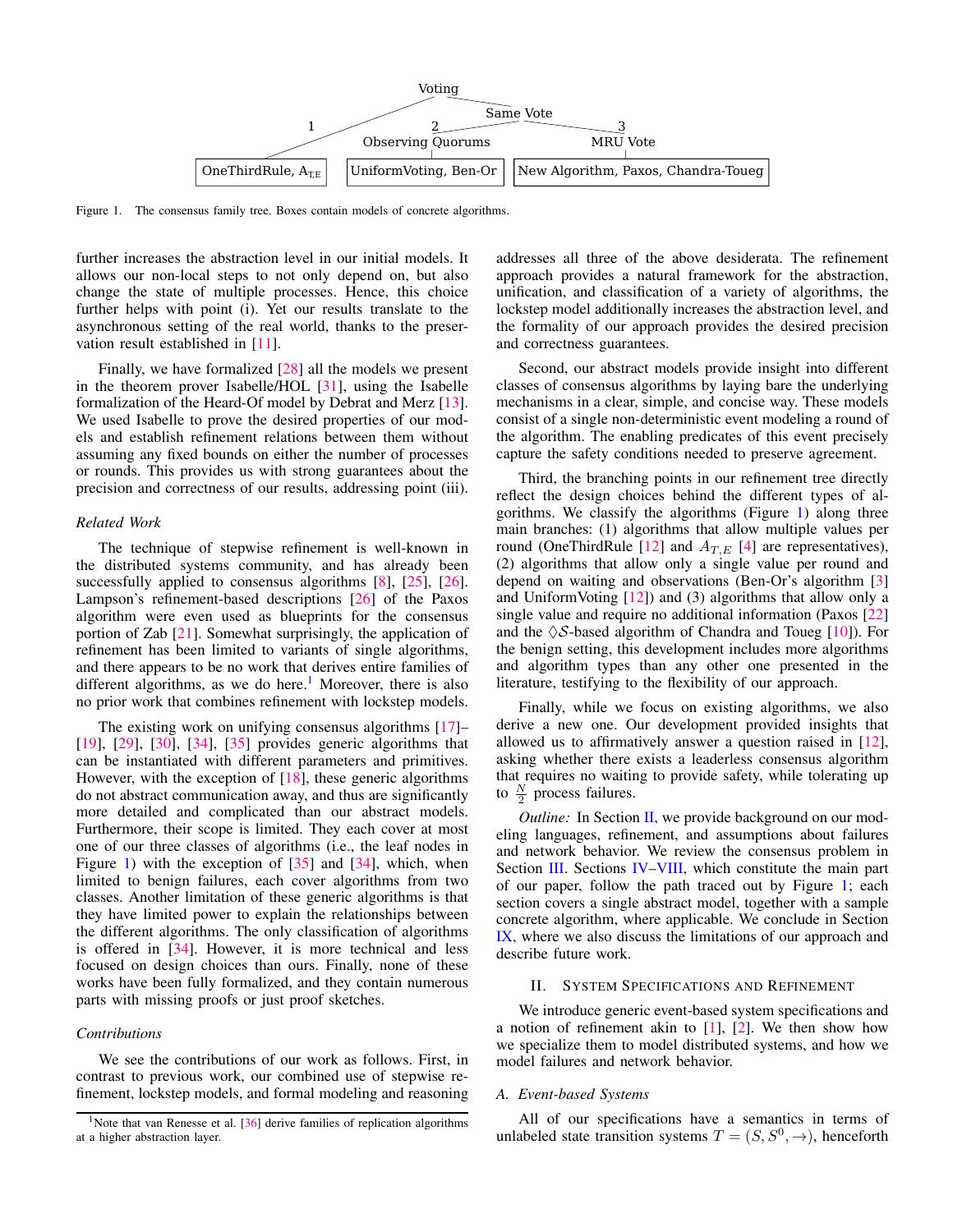simply called *systems*, where S is a (possibly infinite) set of states,  $S^0$  is a (non-empty) subset of initial states, and  $\rightarrow \subseteq S \times S$  is a transition relation. We write  $s \rightarrow s'$  for transitions  $(s, s') \in \rightarrow$ . For convenience, we specify system states by a record containing the system's variables and its transitions by a set of parameterized *events*. An event is specified by a *guard* and an *action*. The guard is a predicate defining when the event is enabled in a state. The action describes a relation between the source and the target state, specified as a state update. Here is a prototypical event with a vector of parameters  $\overline{a}$ , a guard G, and an action that simultaneously updates the state variables  $\bar{x}$  using the update functions  $\overline{q}$ , one for each variable in  $\overline{x}$ :

**Event** 
$$
\text{evt}(\overline{a})
$$
:  
\n**Guard**  
\n $G(\overline{x}, \overline{a})$   
\n**Action**  
\n $\overline{x} := \overline{g}(\overline{x}, \overline{a})$ 

An event  $evt(\overline{a})$  has a straightforward relational semantics, denoted by  $\rightarrow_{evt(\overline{a})}$ . The system's transition relation  $\rightarrow$  is the union over all relations induced by the events.

The semantics of a system T is given by its set of *traces*. A trace is any finite sequence of states from S. We sometimes view traces as partial functions  $tr : \mathbb{N} \to S$ , whose domain  $dom(tr)$  is an initial segment of N. The traces of T, written  $traces(T)$ , are those obtained by starting from an initial state and taking a finite number of steps based on the enabled events.

#### <span id="page-2-0"></span>*B. Properties and Refinement*

A *property* is a set of traces. For example, the agreement property specifies the traces in which no two processes decide on different values. A system T *satisfies* a given property  $\phi$  if all its traces are included in the property, i.e.,  $traces(T) \subseteq \phi$ .

Due to their trace semantics, we can also view systems as properties and relate two systems by relating their sets of traces. If  $traces(T_2) \subseteq traces(T_1)$ , we say that  $T_2$  *refines*  $T_1$ or conversely, that  $T_1$  *abstracts*  $T_2$ . We call  $T_2$  the concrete system and  $T_1$  the abstract system. So far, we assumed that both the system and the property (or the abstract system) use the same set of states. We can relax this assumption by providing a relation between two different sets of states. A system T with state set S satisfies a property  $\phi$  over state set S' under the relation  $R \subseteq S' \times S$  if each of its traces is an image of some trace in the property under  $R$ , i.e.,  $traces(T) \subseteq R(\phi)$ , where  $R(\phi) = \{\tau \mid \exists \sigma \in \phi \ldotp dom(\sigma) =$  $dom(\tau) \wedge \forall i \in dom(\sigma)$ .  $(\sigma(i), \tau(i)) \in R$ . The meaning of property satisfaction (or refinement) now also depends on the relation  $R$ . It is easy to see that refinement is transitive: if  $T_2$  refines  $T_1$  under  $R_1$ , and  $T_3$  refines  $T_2$  under  $R_2$ , then  $T_3$ refines  $T_1$  under  $R_2 \circ R_1$ . Furthermore, if  $T_1$  satisfies some property  $\phi$ , then so do  $T_2$  and  $T_3$  under the suitable relations. This allows us to carry out *stepwise* refinement, producing a sequence (or a tree) of models. The concrete systems then immediately satisfy all the properties of the systems they refine, under suitable relations.

To prove that  $T_2$  refines  $T_1$  under a relation  $R \subseteq S_1 \times S_2$ , we employ the standard technique of *forward simulation*. This obliges us to prove two things. First, every initial state  $t^0 \in S_2^0$ 

of the concrete system has a related abstract state  $s^0 \in S_1^0$  such that  $(s^0, t^0) \in R$ . Second, for every step of the concrete system  $T_2$ , that is, any of its events  $evt_2(\overline{a})$ , the abstract system can take a related step, i.e., for all  $s \in S_1$  and  $t, t' \in S_2$  such that  $(s, t) \in R$  and  $t \rightarrow_{evt_2(\overline{a})} t'$ , there exists a state  $s' \in S_1$  such that  $s \to_1 s'$  and  $(s', \tilde{t}') \in R$ . Often, the concrete event will refine a particular abstract one, and the second proof obligation will decompose into two parts: (1) *guard strengthening*, i.e., the concrete guard implies the abstract one and (2) *action refinement*, i.e., the updated states are also related by R.

Liveness properties are often conditioned on *fairness* assumptions, that is, they are not required to hold on all traces but only on those satisfying the fairness assumptions. Such conditional properties are not preserved by the notion of refinement introduced. However, we still need to handle them in our development. For example, termination of consensus, meaning that every process eventually decides on a value, often relies on the fairness assumption that each process, when repeatedly offered the possibility to make a decision, eventually does so. For simplicity, we avoid extending the framework and prove termination directly on the concrete models of our refinement tree (Figure [1\)](#page-1-0).

#### *C. Distributed System Models*

The system specifications and refinements described so far are standard and not specific to distributed systems. We now specialize them to the distributed setting. In the rest of the paper, we assume a fixed set  $\Pi$  of N processes, and adopt the convention that p and q range over  $\Pi$ , and r over N. In this section we also assume a set of messages M.

In all our models, the set of states  $S$  is the product of local state sets  $S_p$  for each process p, and the computation is structured into rounds where all processes make their transitions simultaneously, proceeding to the next round. Hence, these models are lockstep. Since we derive algorithms by stepwise refinement, we take the liberty of working with two types of lockstep models with different communication mechanisms, which give rise to two abstraction levels and associated views:

- (1) *global view*: lockstep models with direct access to all processes' states. These models clearly exhibit the central ideas underlying the algorithms and simplify reasoning about them, but implementing such models in a distributed fashion requires further refinement.
- (2) *local view*: lockstep models with message passing communication, including the possibility of message loss. Note that this possibility means that they do *not* correspond to synchronous distributed system models with known upper bounds on message delays. These models can directly serve as a basis for a distributed implementation.

We specify the first type of models directly as event-based specifications introduced in Section [II-A.](#page-1-3) Guards can refer to the state variables of any process. Likewise, a state update may affect any process. This type of systems is used in all non-leaf models of the tree in Figure [1.](#page-1-0)

For the local view, we adopt the Heard-Of (HO) model [\[12\]](#page-11-10), which we use to represent the concrete algorithms, i.e., the (boxed) leaf models in Figure [1.](#page-1-0) In this model, in every round, each process sends a message to every other process,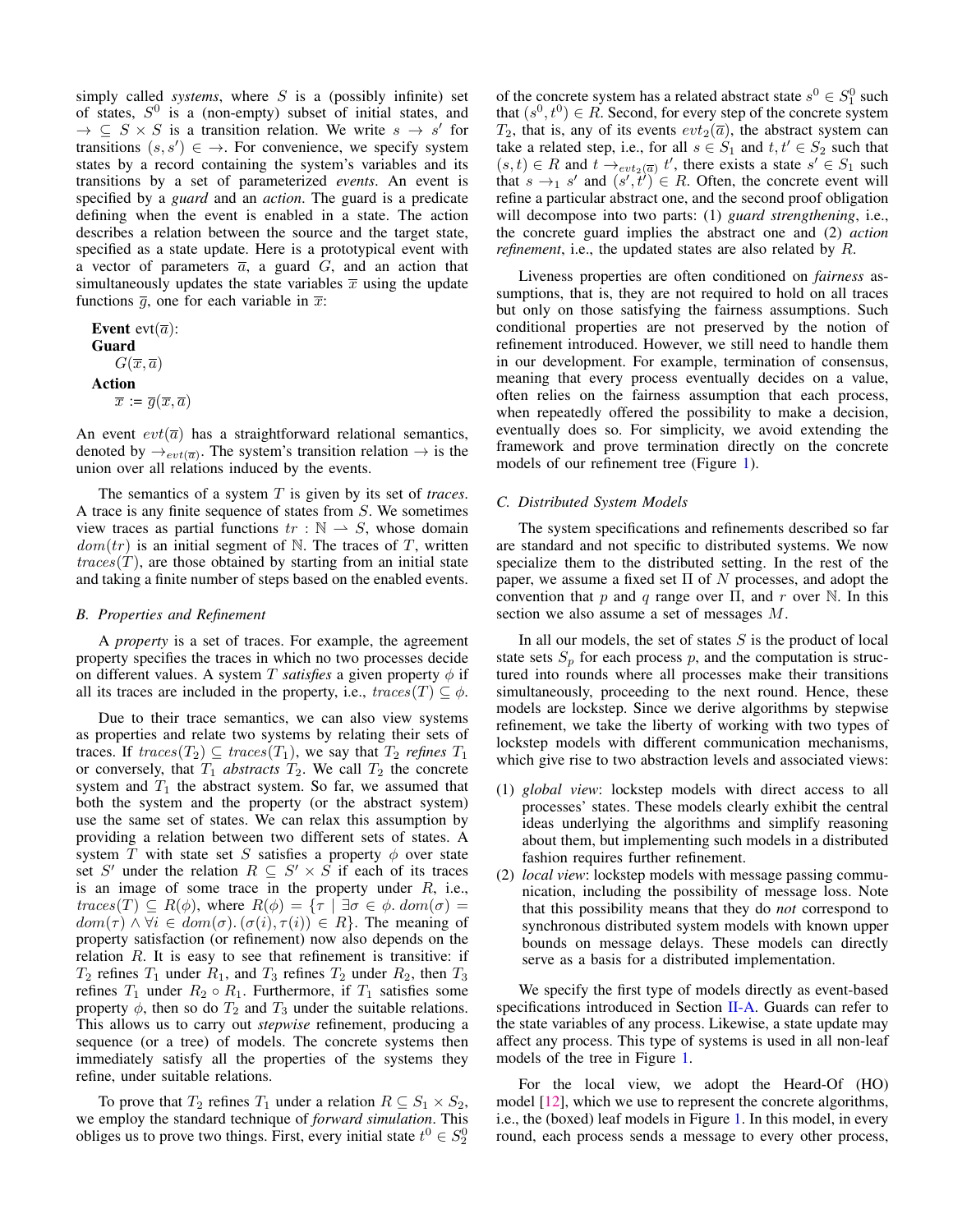| Process | HO'.                | Messages received: $\mu_r^p$         |
|---------|---------------------|--------------------------------------|
| $p_{1}$ | $\{p_1, p_2, p_3\}$ | $\{(p_1,m_1),(p_2,m_2),(p_3,m_3)\}\$ |
| $\,p_2$ | $\{p_1, p_2\}$      | $\{(p_1,m_1),(p_2,m_2)\}\$           |
| $p_{3}$ | $\{p_1, p_3\}$      | $\{(p_1,m_1),(p_3,m_3)\}\$           |

<span id="page-3-1"></span>Figure 2. An example of filtering by HO sets within a round, for  $N = 3$ . For simplicity, we assume that the process broadcast messages in this round, i.e.,  $\texttt{send}_{p_i}^r(s_{p_i}, \cdot) = m_i$ 

receives messages from a specified set of processes, and then performs a local computation step. Hence, the behavior of process p in round r is specified by a function send<sup>r</sup><sub>p</sub>, a set of processes  $HO_p^r$ , called a *heard-of set*, and a function  $\text{next}_p^r$ , which we now explain in turn.

The function send $_p^r: S_p \times \Pi \to M$  determines the messages sent by process  $\hat{p}$  to the other processes. For uniformity, we assume that  $p$  sends a message to every other process. If nothing needs to be sent,  $p$  sends some predefined dummy message from  $M$ . The messages received by process  $p$  in round r are described by a partial function  $\mu_p^r : \Pi \to M$ defined as follows:  $\mu_p^r(q) = \text{send}_q^r(s_q, p)$  if  $q \in HO_p^r$  and is undefined otherwise  $(s_q)$  is the projection of the global system state s to process  $q$ 's local state). This means that p receives only the messages from the processes in the heard-of set  $HO_p^r$ , while the other messages are lost. Figure [2](#page-3-1) gives an example. This filtering of messages captures various kinds of failures, including link failures and timeouts. Importantly, it also captures process failures, removing the need for an explicit notion of such failures in the HO model. The function  $\mathrm{next}_p^r: S_p \times (\Pi \rightharpoonup M) \rightarrow 2^{S_p}$  takes process  $p$ 's state  $s_p$ and the messages  $\mu_p^r$  that p receives in round r and returns a set of states  $\operatorname{next}_{p}^{r}(s_{p}, \mu_{p}^{r})$ . The successor state is chosen non-deterministically from this set. This is performed simultaneously for all processes and yields a new global system state  $s'$  for the next round. This determines the transition system semantics of heard-of models. Since each transition includes an instantaneous exchange of messages, this semantics does not require an explicit representation of the network. This greatly simplifies reasoning about these models compared to an asynchronous model.

Reality, of course, does not proceed in lockstep. Hence, there is a second, asynchronous semantics of the HO model [\[11\]](#page-11-19). Here, each process has its own view of the current round number. All messages carry the sender's round number and are explicitly transmitted over a network. Each process only accepts messages carrying its round number. Hence, rounds are *communication-closed*. A process receives only the messages from processes in its HO set. Once it has received all such messages, it can take a next<sup>r</sup> transition to move on to the next round. Each process does this independently. This asynchronous semantics thus closely corresponds to the real world, where the sequence of HO sets is, however, generated dynamically, depending on when the processes decide to move on to the next round.

The theorem of [\[11\]](#page-11-19) tells us that a certain class of so-called local properties, when proved under the lockstep semantics also hold in the asynchronous one. We exploit this result to simplify our correctness proofs, since consensus can be specified as a set of such local properties.

#### <span id="page-3-2"></span>*D. Assumptions on Failures and the Network*

The result in [\[15\]](#page-11-2) rules out a deterministic solution to the consensus problem in a completely asynchronous setting when even just a single process fails. However, there are solutions provided we are willing to either give up determinacy [\[3\]](#page-11-28) or assume partial synchrony, where asynchronous behavior is interspersed with "good" periods of predictable behavior [\[14\]](#page-11-3). Moreover, we also need a bound on the number  $f$  of processes that can fail. This bound measures the *fault tolerance* of a distributed algorithm and is usually expressed as a fraction of the total number of processes N.

In the HO model, the assumptions on network behavior and fault tolerance are reflected in *communication predicates*. These predicates play a role similar to failure detectors and their properties (e.g. eventual perfect accuracy) in the more traditional asynchronous models [\[16\]](#page-11-11). A communication predicate  $P : (\Pi \times \mathbb{N} \to 2^{\Pi}) \to bool$  is a predicate on heard-of sets, viewed as functions  $HO: \Pi \times \mathbb{N} \to 2^{\Pi}$ . For example, we will often use predicates  $\exists r. P_{unif}(r)$  and  $\forall r. P_{maj}(r)$ , where:

$$
P_{unif}(r) \triangleq \forall p, q. \ HO_p^r = HO_q^r, \qquad (P_{unif})
$$

$$
P_{maj}(r) \triangleq \forall p. \ \left| HO_p^r \right| > \frac{N}{2}.\tag{P_{maj}}
$$

The first predicate ensures the existence of a round in which every process sees the same messages; the second one ensures that every process sees at least  $\frac{N}{2}$  messages in each round.

Given assumptions on the network and failures, an algorithm's implementation must guarantee both that all processes eventually advance their rounds and that any sequence of HO sets generated in this way satisfies the appropriate predicate. For example, the predicate  $\exists r. P_{unif}(r)$  can be implemented (e.g., using timeouts [\[20\]](#page-11-33)) under the partial synchrony assumption of a global stabilization time, after which no failures occur and process speeds and message delays respect known bounds. The predicate  $\forall r. P_{maj}(r)$  can be implemented by waiting on messages and using retransmission, assuming fair-lossy links and  $f < \frac{N}{2}$ . In fact, since the HO model has no notion of explicit process failure, our assumptions on  $f$  (and thus an algorithm's fault tolerance) will only be visible implicitly, through such communication predicates.

#### III. CONSENSUS PROPERTIES

<span id="page-3-0"></span>A system *solves* the consensus problem if it guarantees:

- Uniform agreement No two processes ever decide on two different values.
- Termination Every process eventually decides on a value.
- Non-triviality Any value decided upon has been proposed by some process.
- Stability Once a process has made a decision, it never reverts to an undecided state.

Since non-triviality and stability are usually straightforward, we do not discuss them further in this paper. The difficult part is achieving both agreement and termination. Typically, the termination requirement is limited only to nonfailed processes. As there is no notion of process failure in the HO model, this is not necessary for our models.

Ideally, we would like to show that our abstract models already guarantee both termination and agreement, and conclude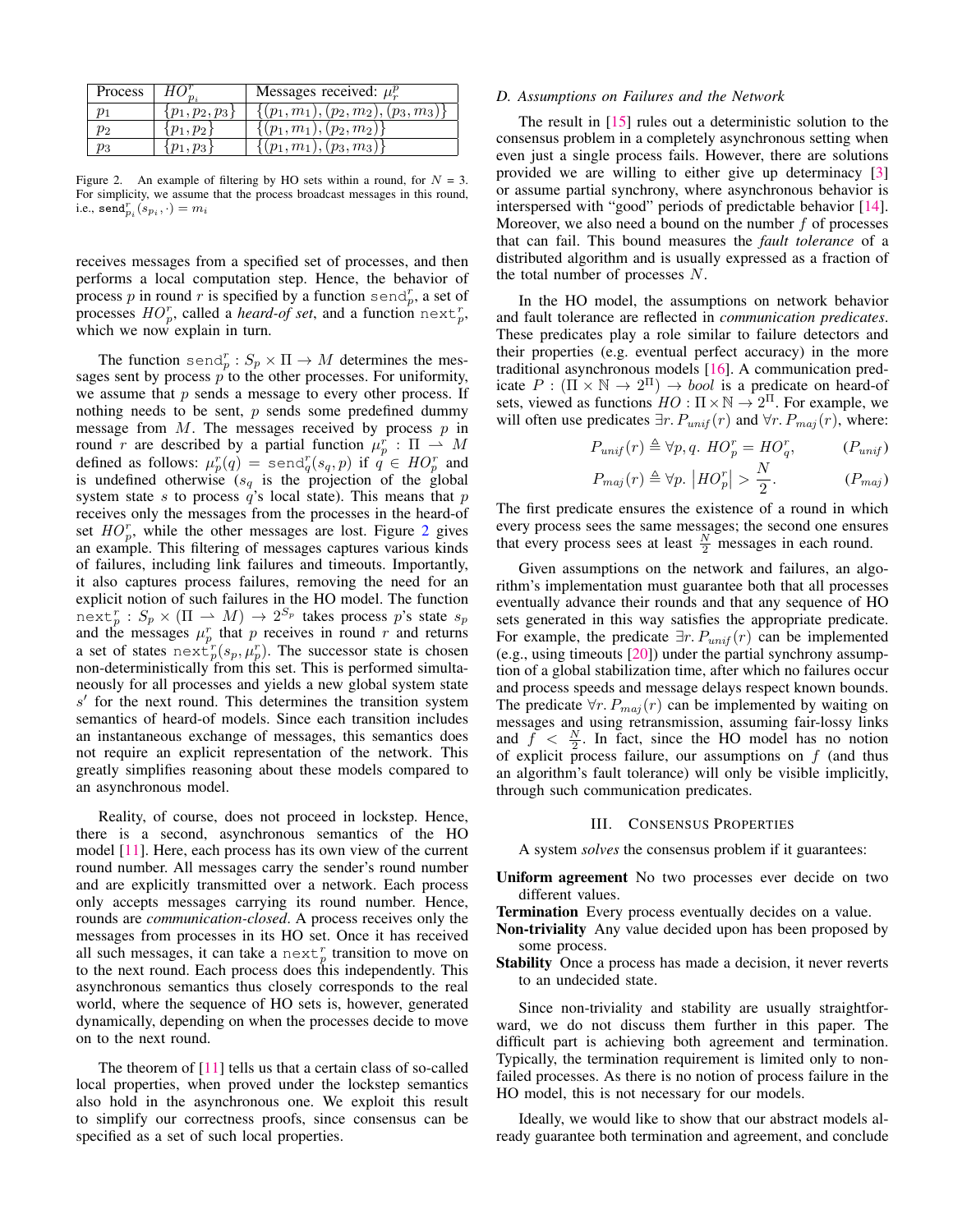from the refinement proof that the implementations inherit these guarantees. As discussed in Section [II-B,](#page-2-0) this works for unconditional properties like agreement, but not for termination, which usually requires fairness assumptions. While we will consider termination conditions informally for all of our models, we take the easy way out and prove termination individually for each concrete algorithm formulated in the HO model. Fortunately, assuming a suitable communication predicate such as  $P_{unif}$ , this is fairly simple.

## IV. VOTING, QUORUMS, AND DEFECTION

<span id="page-4-0"></span>All the consensus algorithms we consider share a few basic ideas. These ideas are captured by our most abstract model, which we call Voting and describe in this section. To motivate these ideas, let us first consider some other, more obvious candidate solutions to the consensus problem, and see what their shortcomings are.

The first candidate is to have all processes mutually exchange their proposals, and pick the result deterministically, for example, by taking the smallest proposal. Unfortunately, in the presence of even a single failure, this scheme can violate agreement. Any failure could cause two processes to end up with different sets of proposals, as the example from Figure [2](#page-3-1) shows, and thus pick different values.

Another obvious candidate is to have one distinguished process, the *leader*, collect the proposals, pick one, and announce its decision to the others. Two-phase commit protocols are based on this idea. This guarantees agreement, but the leader is a single point of failure for termination. If it fails, there is no way of proceeding; we do not know if it decided anything, and whether it announced its decision to the other processes. Trying again, with a different leader, could violate agreement.

We thus need to revert to a decentralized approach. All the algorithms we consider achieve this by *voting*, based on simple counting. Each process picks a value to vote for, and announces the vote to all other processes. Processes then count the votes: if a process sees that some value received an absolute majority (more than  $\frac{N}{2}$ ) of the votes, it decides on that value. Clearly, two different values cannot both get a majority of votes, ensuring agreement. We take a slightly more abstract view, which will be useful later, and require a value to receive votes from a *quorum* of processes instead of a majority. A set of processes is a quorum if it is a member of a *quorum system*  $Q\hat{S} \subseteq 2^{\Pi}$ , where, to ensure agreement, we require:

$$
\forall Q, Q' \in QS. \ Q \cap Q' \neq \emptyset. \tag{Q1}
$$

In contrast to the leader-based approach, voting has no single point of failure. However, while it is possible to terminate and reach a decision even when any non-quorum of processes fails, there are no guarantees. For example, if all the processes vote for different values, no value will receive a quorum of votes. Furthermore, even if a value does receive a quorum of votes, message loss can prevent processes from learning this. To address these problems, we iterate voting in multiple *rounds*, and allow processes to *switch* their votes between the rounds. Switching allows us to eventually form a quorum of votes for the same value within a round. Voting is iterated until such a quorum is formed, and until all the processes become aware of the quorum and decide; to simplify, we assume that it is iterated forever.

#### *A. Formalizing Voting*

We now have the basic ingredients of our most abstract model. Its system state is represented by the record:

```
record v state =
    next_round : N
    votes : \mathbb{N} \to (\Pi \to V)decisions : \Pi \rightharpoonup V
```
where  $V$  is the set of possible proposed values. The fields' names suggest their purpose:

- next\_round is the next round to be run. It is a natural number, initially 0.
- votes is a (curried) function that, given a round number and a process, tells us which vote, if any, the process cast in that round. In other words, votes is the system's *voting history*. Initially, no votes are cast.
- decisions records the current decision, if any, of the given process. Initially, no decisions are made.

We overload the notation for curried functions in the usual way, writing  $g(p, q)$  for  $g(p)(q)$ . We also treat partial functions  $g : A \rightharpoonup B$  as total and write  $g(x) = \bot$  if  $x \notin dom(g)$ , where  $\perp$  is a distinguished value that is not in any of the sets we use. In particular,  $\perp \notin V$ . Moreover, we write  $g[S]$  to denote the image of a set under  $g$  and we define the range of  $g$ by  $ran(g) = g[A]$ . Note that  $\bot \in ran(g)$  unless  $dom(g) = A$ .

With this, we formalize the voting principle for decisions in a single round, where  $r\_decisions$  and  $r\_votes$  are partial functions of type  $\Pi \rightharpoonup V$ :

$$
\begin{aligned}\n\text{d\_guard}(r\_decisions, r\_votes) &\stackrel{\triangle}{=} \forall p. \forall v \in V. \\
r\_decisions(p) &= v \Longrightarrow \exists Q \in QS. \ r\_votes[Q] = \{v\}.\n\end{aligned}
$$

A process can decide on any value  $v$  that receives a quorum of votes. We always allow the processes not to decide, even if such a  $v$  exists, to anticipate the possibility of message loss in the implementations.

The voting principle ensures agreement within a single round, but the rounds are iterated. This, together with vote switching, gives us some hope of achieving termination, but we must now also ensure agreement across the rounds. The basic property we must establish is that if a value receives a quorum of votes in some round, then no other value ever receives a quorum of votes in any other round. Formally:

<span id="page-4-1"></span>
$$
\forall r, r'. \ \forall v, v' \in V. \ \forall Q, Q' \in QS.
$$
  

$$
\mathsf{notes}(r)[Q] = \{v\} \land \mathsf{notes}(r')[Q'] = \{v'\} \Longrightarrow v = v'.
$$

This formulation of the property, however, leaves open how to implement it. We thus replace it by a slightly stronger and more operational property: forbidding *defection*. That is, once a quorum for a value is formed, no process from that quorum may ever vote for any other value. To anticipate the unreliability of the distributed setting, we always allow a process not to vote, modeled as a vote for ⊥. We formalize this as the following predicate, where  $v\_hist : \mathbb{N} \to (\Pi \to V)$ is a voting history:

$$
\text{no\_defection}(v\_hist, r\_votes, r) \triangleq
$$
  
\n
$$
\forall r' < r. \ \forall v \in V. \ \forall Q \in QS.
$$
  
\n
$$
v\_hist(r')[Q] = \{v\} \Longrightarrow r\_votes[Q] \subseteq \{\bot, v\}.
$$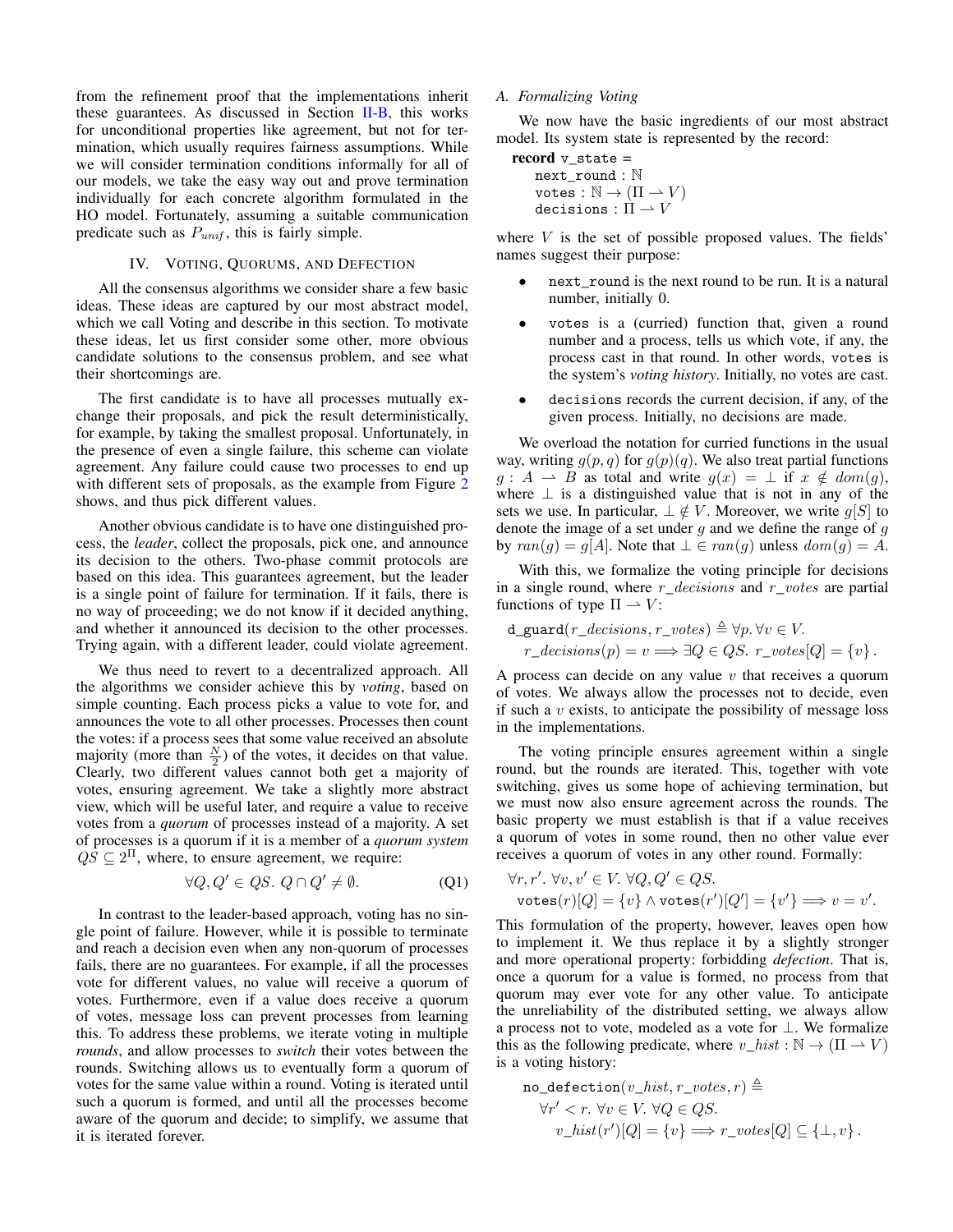We can now clearly see the tension between agreement and termination present in all voting-based consensus algorithms. To achieve termination, processes may need to switch their votes between the rounds; but in doing so, they must not defect, if agreement is to be preserved.

We now have all the ingredients for the sole event of this model: a round of voting. Its parameters are the current round r and the round votes and decisions, both of type  $\Pi \to V$ .

**Event** v\_round( $r, r\_votes, r\_decisions$ ): Guard  $r =$  next\_round  $no\_detection(votes, r\_votes, r)$ d\_guard $(r\_decisions, r\_votes)$ Action next round :=  $r + 1$ votes := votes $(r := r\;\; votes)$ decisions := decisions  $\triangleright$   $r\_decisions$ 

Here,  $q \triangleright h$  denotes the update of the partial function q with the partial function  $h$ . The event's guards and actions directly formalize the previous discussion. There must be no defection in the round votes, and the decisions are made by the voting principle. The next state is obtained by increasing the round, and updating the voting history and decisions.

## *B. Formalizing Agreement*

We now formalize the agreement property of consensus. A trace  $\tau$  over states of type v\_state satisfies agreement if:

$$
\forall i, j \in dom(\tau). \ \forall p, q. \ \forall v, w \in V.
$$

$$
\tau(i).decisions(p) = v \land \tau(j).decisions(q) = w \Longrightarrow
$$

$$
v = w.
$$

Here s.decisions denotes the value of the field decisions in the state s.

Proving agreement for the Voting model is straightforward. The d\_guard predicate, combined with the quorum property  $(Q1)$ , ensures that agreement is preserved within a round. The no\_defection guard ensures it across the different rounds.

The agreement property will be inherited by all the subsequent models, since we will prove that they refine Voting. As discussed in Section [III,](#page-3-0) this is not the case for termination, and we impose no termination conditions on the Voting model. We do, however, informally discuss termination next.

#### *C. Towards an Implementation*

The Voting model uses a global view of the system. To make the model implementable, we must reconstruct this view using a combination of strictly local process actions and communication. More concretely, the processes need to exchange their votes and voting histories using messages. However, due to failures, the view that a process can reconstruct this way might be only partial, reflected in the filtering by HO sets (Figure [2\)](#page-3-1). As an intermediate informal step towards an implementation, we now consider what happens if we try to perform the steps globally, but based on a partial view.

Consider the scenario shown in Figure [3](#page-5-0) where, after one round of voting, the votes of processes  $p_1-p_4$  are visible to us,

<span id="page-5-0"></span>

| Process |   |   | $n_{\Omega}$<br>e | $n-$ |
|---------|---|---|-------------------|------|
|         | U | v |                   |      |

Figure 3. A possible partial view of histories after 1 round of voting

but the vote of process  $p_5$  is not. The example demonstrates a *vote split*, with  $p_1-p_2$  voting 0, and  $p_3-p_4$  voting 1. Define quorums to be simple majorities. As neither 0 nor 1 receives a quorum of visible votes, we cannot make a decision based on these votes. We could make one in the next round by changing some of the votes. However, we cannot distinguish between the following three possibilities:

- 1) The process  $p_5$  voted 0, forming a quorum of three votes for 0. Although this quorum is not visible to us, it does exist, and we must not change the votes of the processes voting for 0 if we are to preserve the no defection property. Hence we should change the votes of the processes voting for 1 (to 0).
- 2) This case is the same as the last, but swapping 0 and 1.
- 3) The process  $p_5$  did not vote at all, or it voted for some value other than 0 or 1; we may freely change the votes of the other processes.

The partial information we receive is thus ambiguous and prevents us from achieving termination while preserving safety. We have two options: either (1) remove the ambiguity so that we can change the votes of some of the processes or (2) prevent the situation from occurring in the first place. These options represent the next design choice (after using voting), and correspond to the two branches from the root in Figure [1.](#page-1-0)

## V. FAST CONSENSUS: ENLARGING QUORUMS

The failed example from Figure  $\overline{3}$  $\overline{3}$  $\overline{3}$  is suggestive. Both the votes for 0 and the votes for 1 could be extended to a quorum of three votes by including the vote of the fifth process. But there is an easy way to prevent the confusion: require four votes to reach a decision instead of three. In other words, we change the definition of a quorum to mean all sets of size four or larger, instead of simple majorities. It is not hard to see that, for any split of the four visible votes, this enables us to determine at least one vote that we can safely change.

This solution works for the concrete problem above, but how do we generalize it? First, note that this solution does not work when our partial view includes only three or fewer processes. Thus, we assume a lower bound on the number of visible processes. More precisely, we assume a set of *guaranteed visible sets* of processes. The assumption is that eventually at least one such set will be visible. In the implementations, the guaranteed visible sets will be realized by guaranteed HO sets, where the guarantee comes from the communication predicates (such as  $\exists r$ .  $P_{maj}(r)$ ) and relies on network and failure assumptions (Section  $II-D$ ). Once such a set is visible, we should be able to change the votes and make progress.

What was blocking this progress in Figure [3](#page-5-0) was a partitioning of the visible set  $S = \{p_1, \ldots, p_4\}$  into two sets of processes  $S_0 = \{p_1, p_2\}$  and  $S_1 = \{p_3, p_4\}$ , respectively voting for 0 and 1, such that:

$$
S_0 \cup \overline{S} \in QS \wedge S_1 \cup \overline{S} \in QS,
$$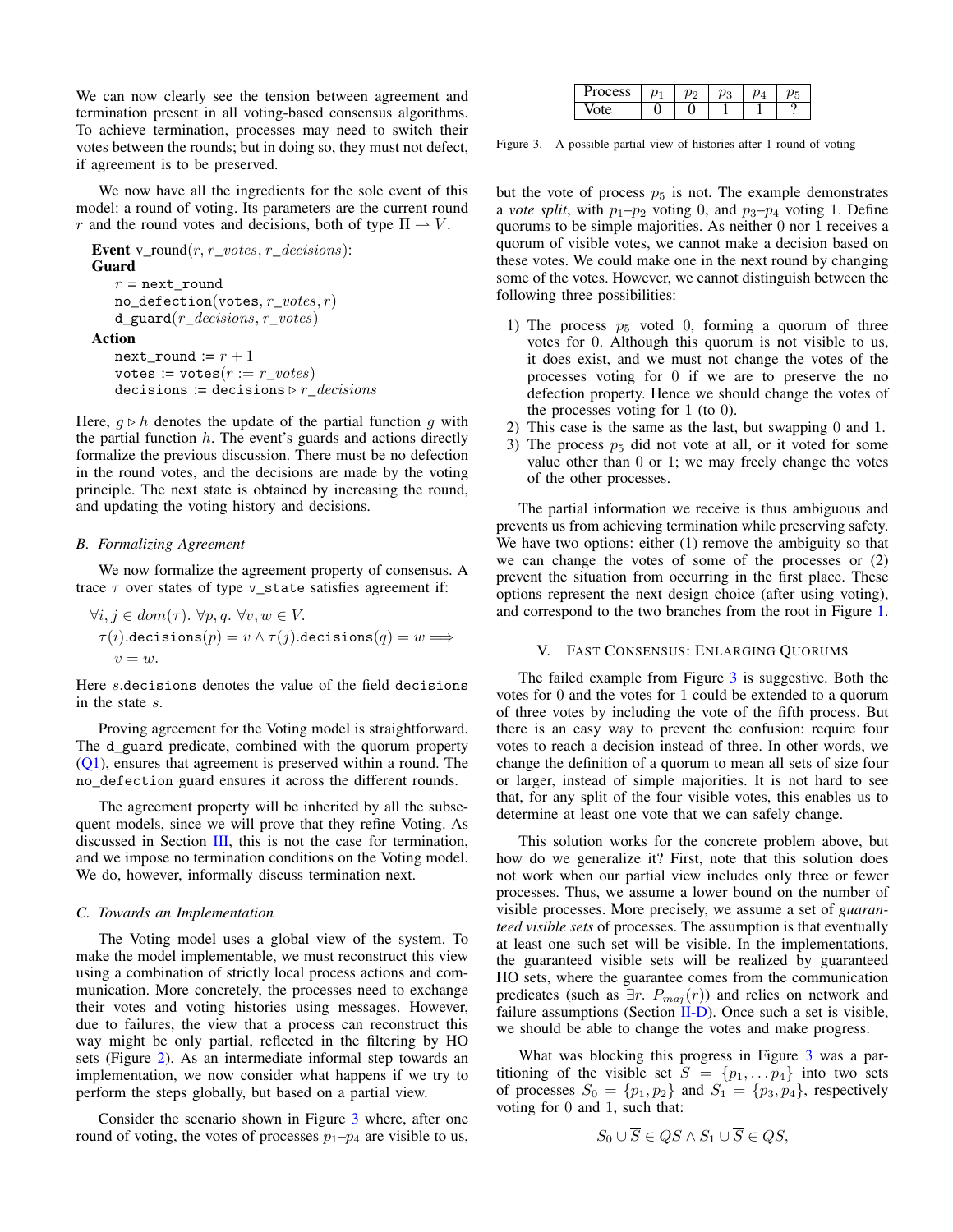where  $\overline{S}$  is S's complement and QS is the quorum system. Set theory gives us:

$$
S_0 \cup \overline{S} \in QS \land S_1 \cup \overline{S} \in QS
$$
  
\n
$$
\implies \exists Q_0, Q_1 \in QS. \ Q_0 \cap Q_1 \subseteq \overline{S}
$$
  
\n
$$
\iff \exists Q_0, Q_1 \in QS. \ Q_0 \cap Q_1 \cap S = \emptyset.
$$

This leads to an obvious strengthening of  $(Q_1)$ , requiring that for all quorums  $Q$  and  $Q'$ , and all guaranteed visible sets  $S$ :

$$
Q \cap Q' \cap S \neq \emptyset. \tag{Q2}
$$

This ensures that, in case of a vote split, only one subset of votes from a guaranteed visible set can be extended to a quorum. Thus, we can switch all the other ones. To ensure that we can also decide based on any guaranteed visible set, we also stipulate that for every such set  $S$ , there exists a quorum Q such that:

$$
Q \subseteq S. \tag{Q3}
$$

Interestingly, conditions  $(Q2)$  and  $(Q3)$  define a dissemination quorum if we interpret  $\overline{S}$  as a set of Byzantine processes [\[27\]](#page-11-34). As these conditions strengthen  $(Q1)$ , the Voting model will still guarantee agreement under them. They also allow us to achieve termination, but the termination guarantees might not be inherited by refinement, and hence we do not formalize this discussion in an abstract model. We will explain how it is reflected in the concrete algorithms later. Moreover, all these algorithms employ an optimization to the Voting model that avoids exchanging the entire voting histories. We formalize and describe this optimization next.

### *A. Optimizing Voting*

This optimization is based on two observations. First, a process can clearly never defect by repeating its last non-⊥ vote. Second, when changing its vote, it is enough to check for defection against the last non-⊥ votes of the other processes, rather than checking against their entire voting histories. That is, if a process is not defecting with respect to the last votes of the other processes, it will not defect with respect to the votes in any previous round. To see why, assume that in round  $r$  a quorum  $Q$  of processes all voted for a value  $v$ . By the no defection property, in rounds between  $r$  and the current round, no process  $p$  in  $Q$  can change its vote to one different from  $v$ . Therefore, p's last non- $\perp$  vote must remain v. So if Q was a quorum of processes voting for  $v$  in round  $r$ , after this round, all members of  $Q$  will always retain  $v$  as their last vote.

The state of the system is thus changed to record just the last non-⊥ vote of each process instead of the entire voting history. We still use  $\perp$  to denote that a process never voted.

```
record opt_v_state =
    next_round : N
    last_vote : \Pi \rightharpoonup Vdecisions : \Pi \rightharpoonup V
```
The guard for checking defection now looks at just the last votes  $\text{ln} \cdot \Pi \rightarrow V$  instead of the entire voting history:

$$
\begin{aligned}\n\text{opt\_no\_defection}(lvs, r\_votes) &\stackrel{\Delta}{=} \forall v \in V. \ \forall Q \in QS. \\
\text{lvs}[Q] &= \{v\} \Longrightarrow r\_votes[Q] \subseteq \{\bot, v\}.\n\end{aligned}
$$

The voting round uses this modified defection guard and replaces the update of votes $(r)$  with the update of last\_vote to last\_vote  $\triangleright$  r\_votes, but otherwise remains the same.

```
1: Initially: last_vote<sub>p</sub> is p's proposed value
2: decision<sub>p</sub> is \perp3: \text{send}_p^r:
4: send last_vote<sub>p</sub> to all
5:
 6: next_p^r:
 7: if received some vote w > \frac{2N}{3} times then
8: decision_p := w9: if \left| H O_p^r \right| > \frac{2N}{3} then
10: last_vote<sub>p</sub> := smallest most often received vote
```
<span id="page-6-1"></span><span id="page-6-0"></span>Figure 4. The HO model of OneThirdRule

#### <span id="page-6-2"></span>*B. Implementations: Fast Consensus*

The optimized model abstracts several variants of consensus algorithms found in the literature. We prove that it is refined by OneThirdRule from [\[12\]](#page-11-10) and its generalization  $A_{T,E}$ from [\[4\]](#page-11-27) (assuming no Byzantine processes). Moreover, it also describes the algorithms used in the first round of the protocol from [\[7\]](#page-11-35) and in the fast rounds of Fast Paxos [\[24\]](#page-11-36). As an example, Figure [4](#page-6-1) shows the HO model of the OneThirdRule algorithm, presented in pseudocode for simplicity.

In OneThirdRule, quorums are sets of more than  $\frac{2N}{3}$ processes. Hence, the decision rule in lines [7–8](#page-6-2) ensures the d\_guard from the (optimized) Voting model, where the refinement relation relates the state variables of each process  $p$  to the  $p$ -values of the fields with same names in the abstract model. Given the new quorum size, defining guaranteed visible sets to also be of size greater than  $\frac{2N}{3}$  ensures conditions [\(Q2\)](#page-6-0) and  $(Q3)$ . As OneThirdRule is a concrete, fully distributed algorithm, we replace guaranteed visible sets by guaranteed HO sets, reflected in the communication predicate required for termination:

$$
\exists r. P_{unif}(r) \land \exists r' > r. \forall r'' \in \{r, r'\}. \forall p. \left| HO_p^{r''} \right| > \frac{2N}{3}
$$

The most interesting part of the algorithm is lines  $9-10$ , which guarantees no defection and at the same time directs the votes such that they eventually converge to a common value. By  $(Q2)$  and the HO set condition in line [9,](#page-6-2) we know that only one received value could have been voted for by a quorum; the greater than  $\frac{2N}{3}$  requirement on quorums and HO sets ensures that it is the one that received the most votes. If there is a tie in the number of votes, no value could have received a quorum of votes, and processes may switch their votes freely. Either way, no process will defect by choosing a value that received the most votes. Choosing the smallest such value provides the required vote convergence. The communication predicate ensures the existence of a round in which all processes adopt the same vote, and of a later round in which the processes receive enough votes to decide and terminate.

In OneThirdRule, a round of voting requires one round of communication. This also applies to the other algorithms of this type, earning them the name Fast Consensus. If all the processes start with the same value  $v$ , the algorithm can terminate within a single failure-free round. Otherwise, the algorithm still terminates within two rounds that satisfy the above communication predicate. The speed comes at a price though. From the communication predicate, we see that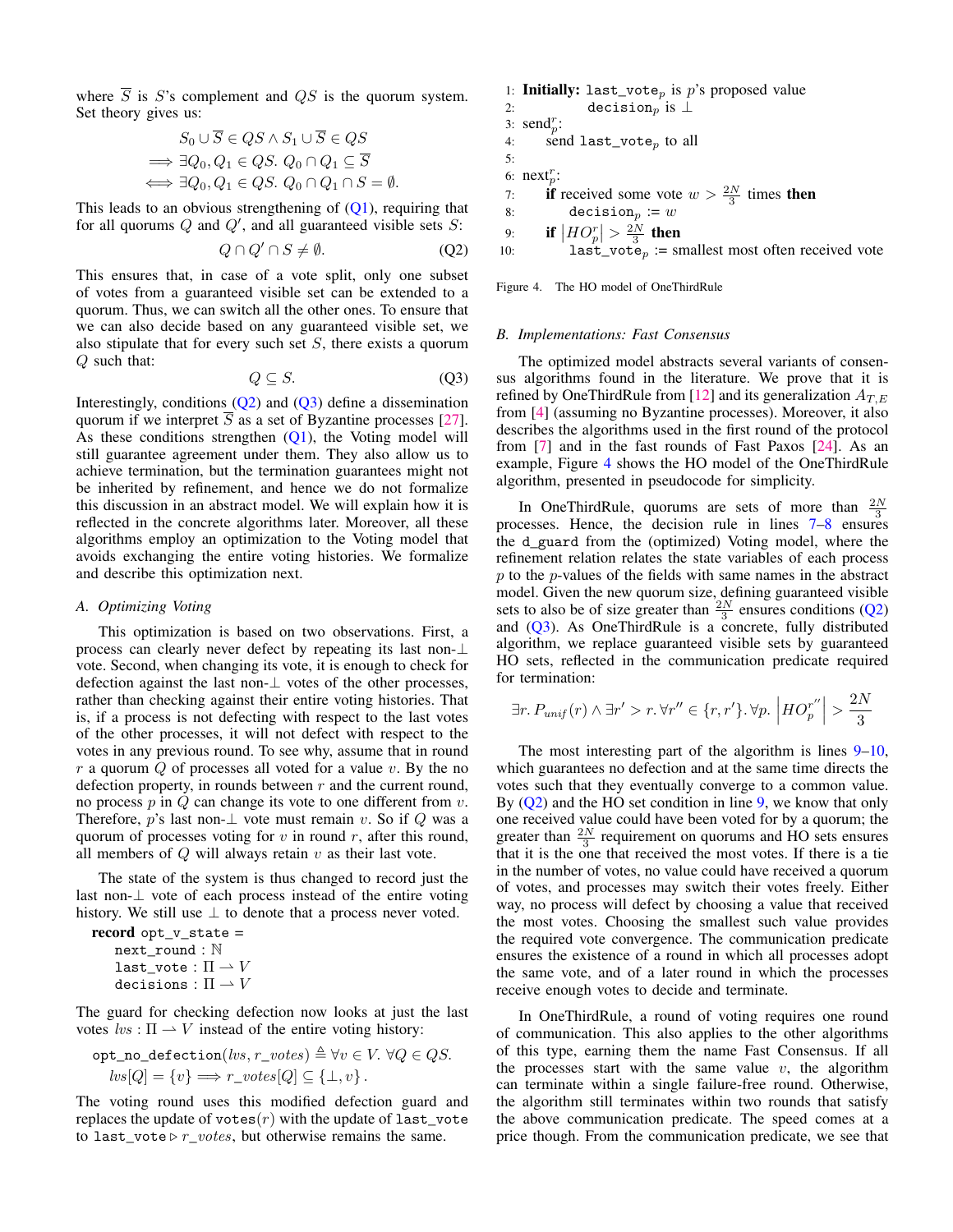OneThirdRule requires the HO sets to contain more than  $\frac{2N}{3}$  processes. Hence  $f < \frac{N}{3}$ , where f is, as before, the number of tolerated failures. It is not difficult to see that this is optimal, given conditions  $(Q2)$  and  $(Q3)$ . It is, however, possible to implement the Voting model without the additional requirements on quorum sets; this will only require  $f < \frac{N}{2}$ . We will show how to do this in the next section. The price paid is that the algorithms become more complicated and require multiple communication steps to perform one round of voting.

## VI. SAME VOTE

Fast Consensus resolved the situation from Figure [3](#page-5-0) by disambiguating the vote split. In this section, we take the other approach, corresponding to the other branch from Figure [1:](#page-1-0) we prevent the split from ever happening, thus eliminating the problematic example completely. For this, all the votes cast within a round must be the same. We allow the possibility that some processes do not cast a vote. Formally, we will replace the Voting round event v\_round( $r, r\_votes, r\_decisions$ ) by a Same Vote round  $sv\_round(r, S, v, r\_decisions)$ , where the processes in S vote for a value  $v \in V$ , and the others vote  $\bot$ .

This requires *vote agreement*: all processes must agree on the value of  $v$ . But this seems like a paradoxical, circular way to solve consensus: having all processes agree on a single value is exactly what consensus is about! There is, however, a subtle difference between vote agreement and consensus. Because we allow processes to vote  $\bot$ , unlike for consensus, it is not necessary that every process gets an (non-⊥) output from vote agreement. Thus, vote agreement does not share the termination requirement of consensus. However, to make progress, we cannot drop this requirement completely, but we instead relax it: we require that enough processes get an output in some round. The relaxed termination requirement is now collective. Each voting round contains one instance of vote agreement; it is not necessary that all instances terminate, but at least one must do so. Moreover, the outcomes of the different vote agreement instances are independent; we do not require that they match.

The consequence of the laxer termination requirements is that some of the ideas that we described at the start of Section [IV,](#page-4-0) and which failed to solve consensus because of their weak termination properties, can now be recycled to successfully solve the vote agreement problem. The two ideas are non-iterated voting, which we will henceforth refer to as *simple* voting, and the leader-based approach. Before we put either of them to use in the implementations, we must ensure (and this is the tricky part of the algorithms) that any agreed upon vote preserves the no defection property of the Voting model.

#### *A. Formalizing Same Vote*

The system state remains the same as in the Voting model. As before, we require that there is no defection in the votes. Since each process will now vote for either v or  $\perp$ , voting for  $v$  must not cause any process to defect; we say that  $v$  must be *safe*. If there previously existed a quorum for a value w, we must have  $v = w$ . Otherwise, the processes that previously voted for  $w$  could defect by voting for  $v$ . Formally:

$$
\begin{aligned} \texttt{safe}(v\_hist, r, v) \triangleq \forall r' < r. \forall w \in V. \ \forall Q \in QS.\\ v\_hist(r')[Q] &= \{w\} \Longrightarrow v = w. \end{aligned}
$$

| Process |       |       |       |       |         |
|---------|-------|-------|-------|-------|---------|
| Round   | $p_1$ | $p_2$ | $p_3$ | $p_4$ | $p_{5}$ |
|         |       |       |       |       |         |
|         |       |       |       |       | c       |
|         |       |       |       |       | ↶       |

<span id="page-7-0"></span>Figure 5. Same Voting: a possible partial view of histories after three voting rounds.

In a Same Vote round  $r$ , the processes in some set  $S$  receive an output  $v$  from vote agreement and vote for  $v$ , while the others vote for  $\bot$ . If  $S = \emptyset$  then v is unused and unconstrained, otherwise it must be safe. Formally:

Event sv\_round $(r, S, v, r\_decisions)$ : Guard  $r =$  next\_round  $S \neq \emptyset \Longrightarrow$  safe(votes,  $r, v$ ) d\_guard( $r\_decisions$ ,  $[S \mapsto v]$ ) Action next\_round :=  $r + 1$ votes := votes $(r := [S \mapsto v])$ decisions := decisions  $\triangleright r\_decisions$ 

Here  $[S \mapsto v]$  maps all processes from S to v, and the others to ⊥. The refinement relation between Voting and Same Vote is just the identity. The refinement proof hinges on the fact that safe implies no\_defection with  $r\_votes = [S \mapsto v]$ .

## *B. Towards an Implementation*

As a step towards an implementation of the Same Vote model in a distributed setting, we again look at some possible scenarios with only partial information. As we wish to improve the fault tolerance to  $f < \frac{N}{2}$  process failures (over  $\frac{N}{3}$  for Fast Consensus), we restrict our view to just over  $\frac{N}{2}$  processes.

It was the combination of partial information and vote splits that prevented us from changing the votes without causing defection in the example of Figure [3.](#page-5-0) That particular situation is now eliminated, as vote agreement ensures that such vote splits within a single round can no longer occur. However, vote agreement prevents neither vote splits across multiple rounds, nor hiding of quorums by a partial view. Consider the example in Figure [5:](#page-7-0) it is not obvious which values are safe for round 3. A priori, it may be that 0 received a quorum of votes in round 0 (if process  $p_4$  or  $p_5$  voted for 0), or that 1 received a quorum in round 1 (if  $p_4$  and  $p_5$  both voted for 1), resembling the ambiguity present in the Voting model and Figure [3.](#page-5-0) However, the situation can be resolved, and the next two sections describe two ways to do so. They correspond to the two branches from the Same Vote model in Figure [1.](#page-1-0)

### VII. OBSERVING QUORUMS

Figure [5](#page-7-0) demonstrates the difficulty of detecting vote quorums and finding safe values based on a partial view of the voting history. The main idea behind the solution introduced in this section is that each process maintains a vote *candidate* value  $v \in V$  that is safe to vote for by construction. Maintaining the candidates' safety requires each process to detect when a quorum of votes is formed for some value.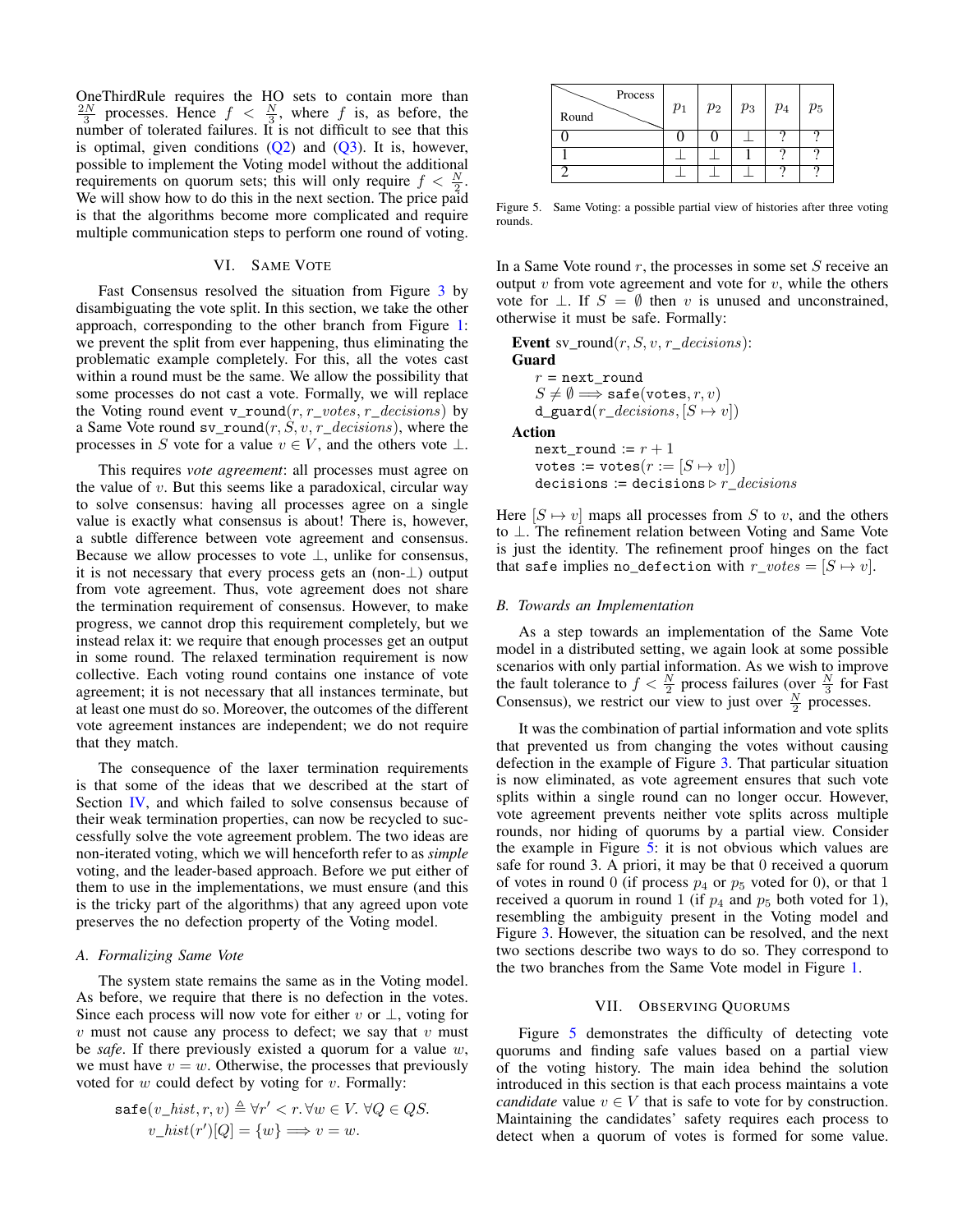For this, each process must observe the votes of the other processes. We now describe this scheme in more detail.

Initially, all values are safe. Thus, processes can initialize their candidates to arbitrary values; in particular, they can use their proposed values. Furthermore, all values will remain safe until the first time a quorum is formed for some value, at which point all processes must update their candidates to this value. To ensure that this happens, we require each process  $p$  to try to update its candidate in every round, based on the votes it observes in the round. More precisely, consider an arbitrary process  $p$  and a round  $r$ . Due to the Same Vote principle, there is some value  $v \in V$  such that each vote cast in r is either for v or for ⊥. We say that process p's *observation* in round  $r$  is  $v$  if  $p$  receives a vote for  $v$  from at least one process in r and  $\perp$  if it receives only votes for  $\perp$ . If p observes v (i.e., not  $\perp$ ) then it updates its candidate to v.

Assume now that  $r$  is in fact the first round in which a quorum of votes (for  $v$ ) is formed. If p observes  $v$ , it will update its candidate to  $v$ , and safety will be guaranteed. However, if p observes  $\perp$ , it fails to update the candidate, which may violate safety. To avoid this possibility, we require that p *waits* to receive votes from some quorum Q of processes before it makes its observation and moves on to the next round. By  $(Q1)$ ,  $Q$  intersects with the set of processes voting for  $v$ , which ensures that  $p$  will receive at least one vote for  $v$ , and thus update its candidate to  $v$ . Thus, after round  $r$ , the candidates of all processes will become  $v$ . Since we assume that the votes are always selected from the set of candidates,  $v$  is the only value that can be voted for, and hence observed after this point. Further updates based on observations will thus not change the candidates and therefore preserve safety.

As an example, interpret Figure [5](#page-7-0) as if it were showing the observations that the processes make in each round, instead of the votes they cast. The candidates after round 2 are:

$$
[p_1 \mapsto 0, p_2 \mapsto 0, p_3 \mapsto 1, p_4 \mapsto ?, p_5 \mapsto ?],
$$

that is, processes  $p_1$  and  $p_2$ 's candidate is 0 and  $p_3$ 's candidate is 1, while  $p_4$  and  $p_5$ 's candidates are unknown. We immediately see that both 0 and 1 are safe for round 3, as they are among the candidates. Moreover, we can even conclude that *all* values are safe. Otherwise, the set of candidates would be a singleton, containing only the unique value that has received a vote quorum.

#### *A. Formalizing Observing Quorums*

First, we extend the state record v\_state with following field to record the processes' candidates:

$$
cand: \Pi \to V.
$$

The safety of a new vote  $v$  is now determined based on the candidates. With  $cs : \Pi \rightarrow V$  we define this as follows:

$$
\mathtt{cand\_safe}(cs, v) \triangleq v \in ran(cs).
$$

We represent the observations made in each round by a partial function  $obs : \Pi \rightarrow V$ . According to the discussion above, *obs* is of the form  $[OS \mapsto v]$ , where v is the round vote, and  $OS$  is the set of processes observing v. If v receives a quorum of votes, we require  $OS = \Pi$ . We can however generalize this by allowing processes to observe not only

votes but also each other's candidate values, i.e., we only require  $ran(obs) \subseteq ran(cand)$ . From the previous discussion we know that all old candidate values remain safe if  $v$  does not receive a quorum of votes. Otherwise, we still require  $obs = [\Pi \mapsto v]$ . This adoption of others' candidates will prove useful for termination. We formalize these considerations in the following round event.

Event obsv\_round $(r, S, v, r\_decisions, obs)$ : Guard  $r =$  next\_round  $S\neq\emptyset\Longrightarrow$  cand\_safe(cand,  $v)$  $ran(obs) \subseteq ran(cand)$  $S \in QS \Longrightarrow obs = [\Pi \mapsto v]$ d\_guard( $r\_decisions$ ,  $[S \mapsto v]$ ) Action next round :=  $r + 1$ cand := cand  $\triangleright$  *obs* decisions := decisions  $\triangleright r$  decisions

The guard  $S \in QS \implies obs = [\Pi \mapsto v]$  ensures that quorums of votes are reflected in all processes' observations. Since no guard consults the voting history and only the current round's votes are needed to make decisions, there is, in contrast to the Same Vote model, no need to record votes. We therefore drop the field votes from the state.

The refinement relation between the Observing Quorums and Same Vote models relates the fields votes in Same Vote and cand in Observing Quorums by requiring that

$$
\mathsf{notes}(r)[Q] = \{v\} \Longrightarrow \mathtt{cand} = [\Pi \mapsto v]
$$

holds for all values  $v \in V$ , quorums  $Q \in QS$ , and rounds r preceding the current one. The common fields next\_round and decisions are related by the identity. Based on this relation, we can prove that cand\_safe(cand, v) implies  $\texttt{safe}( \texttt{votes}, r, v).$ 

#### <span id="page-8-0"></span>*B. Implementing Observing Quorums*

The previous model captures several algorithms from the literature. We prove that it is refined by Ben-Or's algorithm [\[3\]](#page-11-28) and UniformVoting [\[12\]](#page-11-10). It also captures the generic algorithm from [\[17\]](#page-11-13), although we do not formally prove this. The model, however, only tells us how to pick safe values in each round. In the implementation, the processes must use a vote agreement scheme to agree on one such value. We have already mentioned two candidate schemes: the leader-based scheme and simple voting. Either can be used here. As an example, we show the UniformVoting algorithm (Figure [6\)](#page-9-1), which uses simple voting.

In the algorithm, a round of voting requires two sub-rounds of communication. Vote agreement takes place in the first sub-round, while casting and observing votes take place in the second sub-round. The inputs to vote agreement are the candidates of each process (line [6\)](#page-8-0); picking any one of them will satisfy the cand\_safe guard. The output, recorded in the variable agreed\_vote $_p$ , is generated by simple voting, and corresponds to the parameter  $v$  of the abstract model's event obsv\_round. The voting principle of simple voting is encoded in the combination of the check in line [10](#page-8-0) and the assumed communication predicate  $\forall r. P_{maj}(r)$ , with  $P_{maj}$  as defined in  $(P_{maj})$  $(P_{maj})$  $(P_{maj})$ . The same predicate is used in the second sub-round to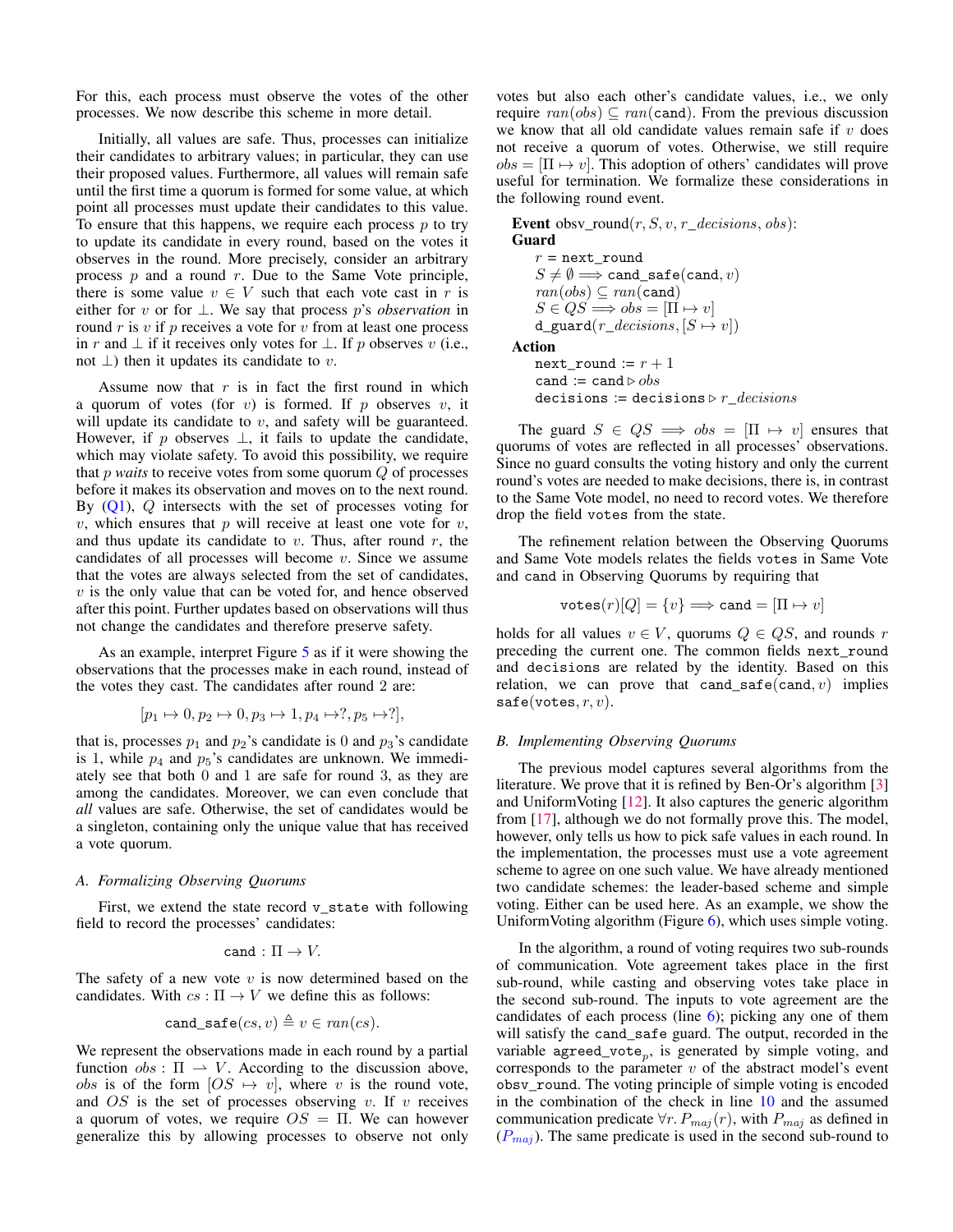```
1: Initially: cand<sub>p</sub> is p's proposed value
 2: other fields are ⊥
 3:
 4: Sub-Round r = 2\phi: // vote agreement
 5: send_{p}^{r}:
 6: send cand<sub>p</sub> to all
 7:
 8: next_p^r:
 9: cand<sub>p</sub> := smallest value received
10: if all the values received equal v then
11: agreed_vote<sub>p</sub> := v
12: else
13: agreed_vote<sub>p</sub> := \perp14: Sub-Round r = 2\phi + 1: // casting and observing votes
15: \text{send}_p^r:
16: send (\text{cand}_p, \text{agreed\_vote}_p) to all
17:
18: next_p^r:
19: if at least one (, v) with v \neq \perp received then
20: cand<sub>p</sub> := v21: else
22: cand<sub>n</sub> := smallest w from (w, \perp) received
23: if all received equal (\_, v) for v \neq \bot then
24: decision<sub>n</sub> := v
```
<span id="page-9-1"></span>Figure 6. The HO model of UniformVoting

ensure the guards  $S \in QS \Longrightarrow obs = [\Pi \mapsto v]$  (lines [19–20\)](#page-8-0) and d\_guard (lines [23–24\)](#page-8-0).

Processes update their candidates either to the round vote (line [20\)](#page-8-0) or to a candidate of some other process (lines [9](#page-8-0) and [22\)](#page-8-0). This corresponds to making a non- $\perp$  observation and satisfies the guard  $ran(obs) \subseteq ran(cand)$ . Moreover, the adoption of other processes' candidates helps the convergence to a common vote candidate, necessary for termination of vote agreement. This termination is guaranteed by the additional communication predicate  $\exists r. P_{unif}(r)$ . In the round satisfying  $P_{unif}(r)$ , all processes will adopt the same candidate, and thus agree on a vote (line [11\)](#page-8-0) and decide (line [24\)](#page-8-0).

The refinement relation relates, for each  $p$ , the value cand<sub>p</sub> to the value of  $cand(p)$  in the abstract model and the value of decision<sub>p</sub> to decisions(p). The refinement proof follows the above remarks.

The algorithms in this section tolerate  $f < \frac{N}{2}$  process failures and thus exhibit better fault tolerance than the fast consensus algorithms from Section [V-B.](#page-6-2) Depending on the scheme used for vote agreement, they can also terminate within two fault-free communication rounds, as shown in [\[17\]](#page-11-13). However, the use of waiting (e.g., visible in the communication predicate of UniformVoting) requires a more complicated communication layer, since retransmission is necessary, and it hides the fact that additional messages are required for acknowledgments. The same level of fault tolerance can be achieved without waiting, as the algorithms in the next section show.

## VIII. MOST RECENTLY USED (MRU) VOTE

<span id="page-9-0"></span>In the algorithms of the previous section, processes maintain a safe vote candidate at every point in time. In this section, we show how to generate such candidates only when they are needed, based on just partial views of voting histories and without resorting to waiting.

Going back to the definition of a Same Voting round, we observe that any state of Same Voting satisfies the invariant:

$$
\mathtt{votes}(r,p) = v \Longrightarrow \mathtt{safe}(\mathtt{votes}, r, v),
$$

for any  $v \in V$ . Moreover, such a v is the only value receiving votes in round r. Hence, no other value can receive a quorum of votes in r, and v is also safe in round  $r + 1$ . Formally:

$$
\mathtt{votes}(r,p) = v \Longrightarrow \mathtt{safe}(\mathtt{votes}, r+1, v).
$$

Returning to the example from Figure [5,](#page-7-0) by the above we conclude that the value 1 is safe in round 2. Moreover, we see a quorum of  $\perp$  votes in round 2. By the intersection property [\(Q1\)](#page-4-1), no value whatsoever could have received a quorum of votes in that round; value 1 is therefore still safe in round 3, and can be chosen as the next vote. In this way we have in fact generated, on the fly, the same candidate that a hypothetical process running the Observing Quorums scheme would do, if its observations were based on the votes shown in Figure [5.](#page-7-0)

It is straightforward to generalize this solution. If we see the voting history of a quorum  $Q$  after multiple rounds, the *most recently used* (MRU) vote will still be safe. This value is unique, since all values cast within the same round are the same. If nobody in Q ever voted, we define the MRU vote to be  $\perp$ . In this case, by [\(Q1\)](#page-4-1) no value ever received a quorum of votes and all values are safe. Formally, given a voting history v\_hist and a quorum  $Q$ , we define a function the\_mru\_vote as above, and we say that  $Q$  is an MRU guard for  $v$  if:

$$
\begin{array}{l}\n\texttt{mru\_guard}(v\_hist, Q, v) \triangleq \\
Q \in QS \land \texttt{the\_mru\_vote}(v\_hist, Q) \in \{\bot, v\}.\n\end{array}
$$

Following the discussion above, we prove that:

 $mru\_guard(votes, Q, v) \Longrightarrow safe(votes, next\_round, v),$ 

for any  $Q \in QS$  and  $v \in V$ . Replacing safe with mru\_guard in the event sv\_round thus yields a correct refinement of Same Voting. As the MRU scheme works even with just partial information, we are now ready to move to a distributed implementation.

## *A. Optimizing MRU Vote*

Like Fast Consensus, the MRU scheme can also be optimized to avoid transmitting the entire voting histories of all the processes. The histories were only used in the mru\_guard, to determine the MRU vote of a quorum of processes. This can obviously also be done by just looking at the MRU vote of each individual process in the quorum, together with its associated round number. The optimized state of the system is thus:

```
record opt_v_state =
    next_round : N
    mru\_vote : \Pi \rightarrow (\mathbb{N} \times V)decisions : \Pi \rightharpoonup V
```
The guard is changed in the obvious fashion. It now takes a parameter  $mrus : \Pi \rightarrow (\mathbb{N} \times V)$ :

$$
\mathtt{opt\_mru\_guard}(mrus, Q, v) \triangleq
$$
  

$$
Q \in QS \ \land \mathtt{opt\_mru\_vote}(mrus[Q]) \in \{\bot, v\}.
$$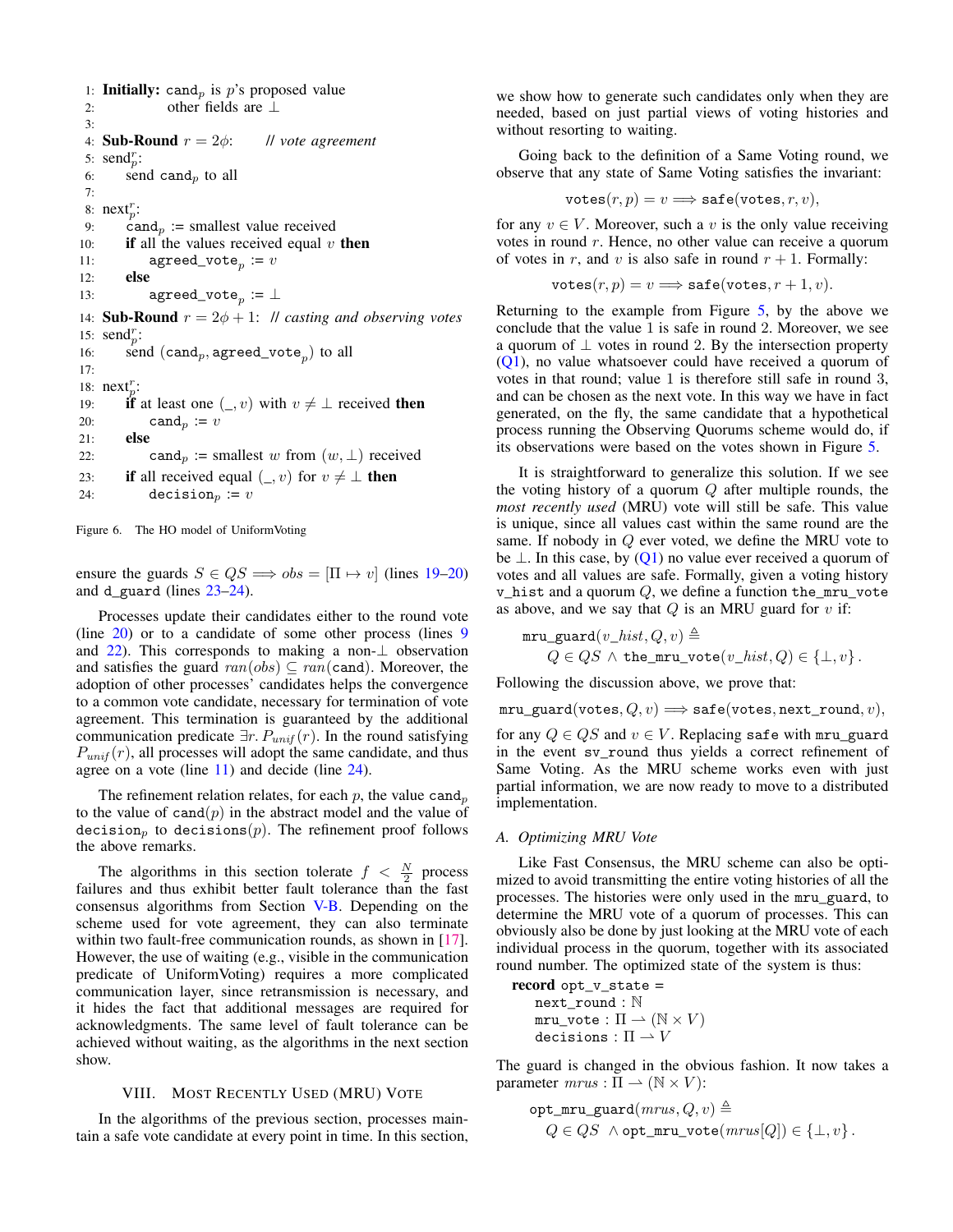For brevity we skip the definition of opt\_mru\_vote. The voting round is changed as expected, and the refinement proof is straightforward.

```
Event opt_mru_round(r, S, v, Q, r\_decisions):
Guard
    r =next_round
    S \neq \emptyset \Longrightarrow \small{\mathsf{opt\_mru\_guard(mru\_vote}, Q, v)}d_guard(r\_decisions, [S \mapsto v])
Action
    next\_round := r + 1mru\_vote := mru\_vote \triangleright [S \mapsto (r, v)]decisions := decisions \triangleright r decisions
```
This gives us a method of picking candidates. The processes must also agree on exactly one such candidate, and, as in the previous section, we must choose a vote agreement scheme. The Paxos [\[22\]](#page-11-9) and Chandra-Toueg [\[10\]](#page-11-29) algorithms opt for a leader-based scheme. We have derived both of these algorithms in our formal development, but we do not discuss them here, and instead present a new algorithm that we devised.

# <span id="page-10-1"></span>*B. New Algorithm*

In [\[12\]](#page-11-10), Charron-Bost and Schiper posed the question whether there exists a leaderless consensus algorithm tolerating  $f < \frac{N}{2}$  failures, whose safety does not depend on waiting (and, more generally, without invariant on the HO sets). Leaderless algorithms are useful in settings with no stable leader and can decrease latency [\[24\]](#page-11-36), while the drawbacks of waiting were already mentioned in Section [VII-B.](#page-8-0)

The classification we propose in this paper provides us with sufficient guidance to find such an algorithm. The requirement to tolerate  $f < \frac{N}{2}$  failures disqualifies the Fast Consensus algorithms (which handle only less than  $\frac{N}{3}$  failures). We thus turn to the Same Vote mechanism. Since the Observing Quorums model requires waiting in order to provide safety, we are left with the MRU model as the only candidate in the hierarchy. The only remaining question is whether we need a leader to implement vote agreement. But we know already that the answer is no: we can implement it using the simple voting scheme.

The pseudocode of the HO model of the algorithm is shown in Figure [7.](#page-10-0) One round of voting requires three sub-rounds of communication. The first sub-round equips each process with a safe value. Based on these values, vote agreement by simple voting takes place in the second sub-round, and voting proper takes place in the third one.

In the first sub-round, processes exchange their MRU votes, along with prop values, explained shortly. Based on these MRU votes, each process  $p$  tries to determine a safe candidate value for the common round vote (variable cand<sub>n</sub>). If p receives messages from a quorum of other processes, it looks at the output of the opt\_mru\_vote function (lines  $12-16$ ). This output is used as the safe candidate (line [14\)](#page-10-1) unless it is  $\perp$ , in which case any value is safe and the candidate is set to the smallest prop value received (line [16\)](#page-10-1). Either way, the resulting cand<sub>p</sub> satisfies the opt\_mru\_guard. If  $p$  does not receive enough messages, it sets cand<sub>p</sub> to  $\perp$  (line [18\)](#page-10-1). In the second sub-round, processes use their cand values as inputs to vote agreement (line [21\)](#page-10-1). This uses simple voting, with the

1: **Initially:** prop<sub>p</sub> is p's proposed value, other fields are  $\perp$  $2$ : 3: **Sub-Round**  $r = 3\phi$ : // *finding safe vote candidates* 4:  $\text{send}_p^r$ : 5: send (mru\_vote<sub>p</sub>, prop<sub>p</sub>) to all 6: 7:  $next_p^r$ : 8: if  $HO_p^r \neq \emptyset$  then 9: prop<sub>p</sub> := smallest w from  $(\_, w)$  received.  $10:$  $\left| HO_p^r \right| > \frac{N}{2}$  then 11: **let**  $\lim_{m \to \infty} \frac{1}{m}$  set of all  $tsv$ 's from  $(tsv, \_)$  received 12: **let**  $mru = opt\_mru\_vote(mrus)$ 13: **if**  $mru \neq \perp$  **then** 14: cand<sub>p</sub> :=  $mru$ 15: else 16: cand<sub>p</sub> :=  $prop_p$ 17: else 18: cand<sub>p</sub> :=  $\perp$ 19: **Sub-Round**  $r = 3\phi + 1$ : // *vote agreement* 20:  $\text{send}_p^r$ : 21: send cand<sub>n</sub> to all 22: 23:  $next_p^r$ : 24: if received some  $v \neq \perp$  more than  $\frac{N}{2}$  times then 25: mru\_vote<sub>p</sub> :=  $(\phi, v)$ 26: agreed\_vote $_p := v$ 27: else 28: **agreed\_vote**<sub>p</sub> :=  $\perp$ 29: **Sub-Round**  $r = 3\phi + 2$ : // *voting proper* 30:  $\text{send}_p^r$ : 31: send agreed\_vote<sub>p</sub> to all 32: 33:  $next_p^r$ : 34: if received some  $v \neq \perp$  more than  $\frac{N}{2}$  times then 35: decision<sub>p</sub> :=  $v$ 

<span id="page-10-0"></span>Figure 7. The HO model of the New Algorithm

voting principle reflected in the check in line [24,](#page-10-1) and requires no leader. The output of vote agreement corresponds to the parameter  $v$  of the abstract opt\_mru\_round event. If a process accepts  $v$  as its round vote, it updates its MRU vote, reflecting the update of the mru\_vote field in the abstract event. The last sub-round then deals with ordinary voting, with the decision rule in lines [34–35](#page-10-1) implementing the d\_guard.

The refinement relation equates the decision<sub>p</sub> and  $mru\_vote_p$  variables of each process to decision(p) and  $mru_vote(p)$  in the abstract model, and the proof follows the discussion above. The only part of the algorithm that we must still explain is termination, which relies on the communication predicate:

$$
\exists \phi. P_{unif}(3\phi) \land \forall i \in \{0, 1, 2\}. P_{maj}(3\phi + i).
$$

As in UniformVoting, the processes try to help convergence to a common vote candidate by taking the smallest prop value seen so far. The above predicate then ensures that all processes hold the same (non- $\perp$ ) cand after sub-round  $3\phi$ . In sub-rounds  $3\phi + 1$  and  $3\phi + 2$ , the processes then adopt this cand first as the round vote, and then also as the decision.